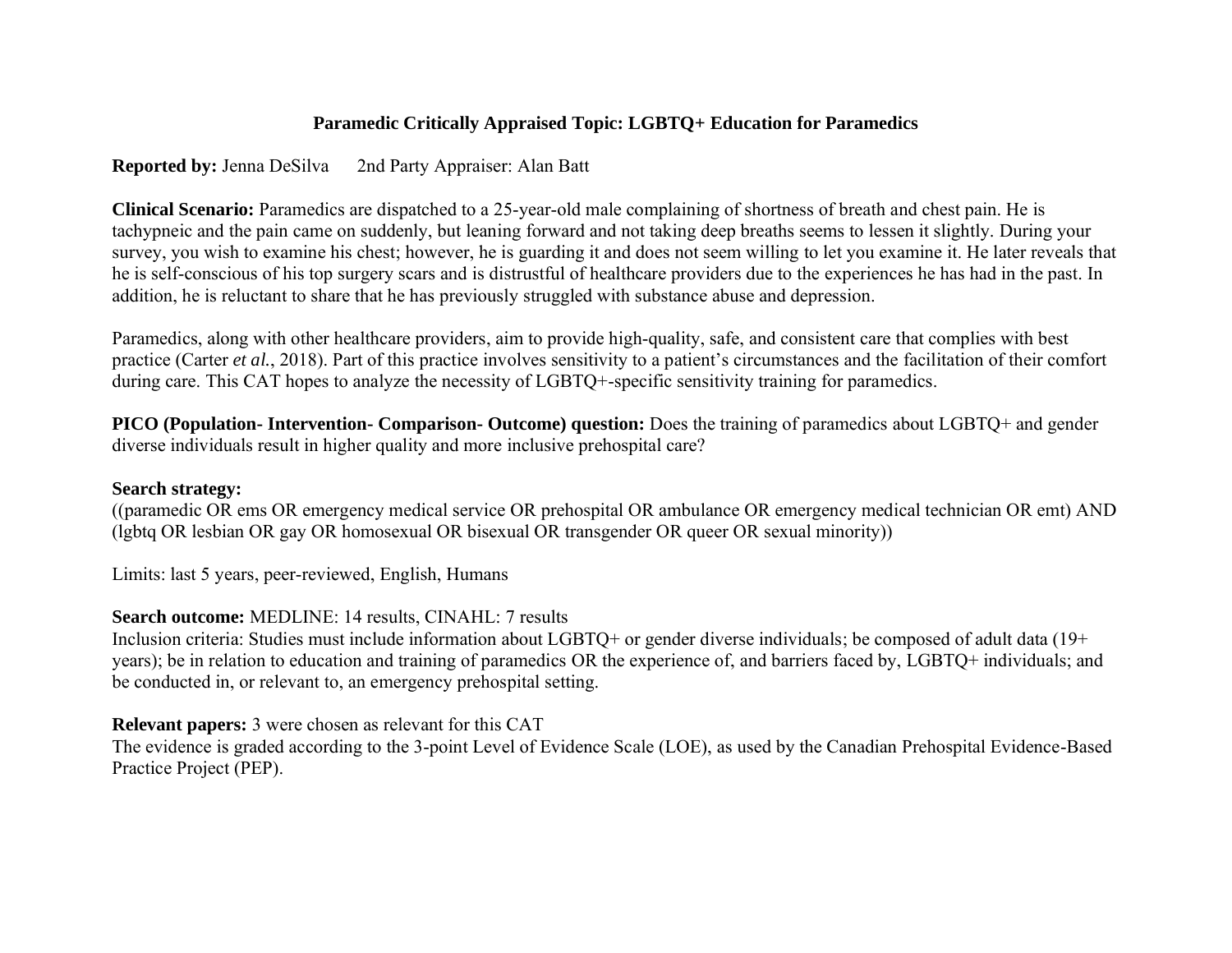| <b>Author, Date</b> | <b>Population:</b>                | Design (LOE)     | <b>Study Aims</b>   | <b>Results</b>                                       | <b>Strengths/Weaknesses</b>     |
|---------------------|-----------------------------------|------------------|---------------------|------------------------------------------------------|---------------------------------|
|                     | <b>Sample</b>                     |                  |                     |                                                      |                                 |
|                     | <b>Characteristics</b>            |                  |                     |                                                      |                                 |
| Vermeir,            | 8 trans adults                    | One-on-one       | Investigating the   | Main barriers identified:                            | $(+)$ Addresses the need to     |
| Jackson, &          |                                   | semi-structured  | avoidance and       |                                                      | recognize subtle                |
| Marshall            | English                           | interviews (45-  | underutilization    | Healthcare providers                                 | discriminatory acts which bar   |
| (2018)              | speaking                          | 120 minutes in   | of primary and      | perceived knowledge is                               | access to healthcare and are    |
|                     |                                   | length) analyzed | emergency           | lacking. Some did not know                           | additively detrimental          |
|                     | Currently living                  | via the constant | healthcare by       | what transgender meant and                           |                                 |
|                     | in Nova Scotia                    | comparative      | trans individuals   | many had to be educated by                           | $(+)$ Includes rigorous coding, |
|                     |                                   | method and       | on the basis of     | their patient, distracting from                      | allowing a transparent audit    |
|                     | Wanted or tried                   | framework        | physical            | the provision of services.                           | trail, ensuring fidelity with   |
|                     | to access                         | analysis (LOE    | environment,        |                                                      | original meanings of            |
|                     | primary                           | 3)               | social              | Negative or uncomfortable                            | participants' words             |
|                     | emergency care<br>within the last |                  | environment,<br>and | attitudes (i.e. misgendering or<br>microaggressions) | (-) Small sample size and       |
|                     | two years                         |                  | interpersonal       |                                                      | relatively privileged sample    |
|                     |                                   |                  | barriers            | Fear for safety when 'outed',                        | (Caucasian, post-secondary      |
|                     |                                   |                  |                     | especially in rural locations                        | education, employed, and        |
|                     |                                   |                  |                     |                                                      | internet access), which is not  |
|                     |                                   |                  |                     | Unnecessary/unprofessional                           | able to be generalized to all   |
|                     |                                   |                  |                     | physical examinations                                | trans individuals in all        |
|                     |                                   |                  |                     |                                                      | settings                        |
|                     |                                   |                  |                     | Physical environment not                             |                                 |
|                     |                                   |                  |                     | conducive to privacy                                 | (-) Regional bias in Nova       |
|                     |                                   |                  |                     |                                                      | Scotia                          |
|                     |                                   |                  |                     | Gender binary paperwork                              |                                 |
|                     |                                   |                  |                     |                                                      | (-) Barriers to access for      |
|                     |                                   |                  |                     | Exclusion of trans identity                          | other sexual minorities may     |
|                     |                                   |                  |                     | from the healthcare social                           | differ                          |
|                     |                                   |                  |                     | setting and curriculum                               |                                 |
|                     |                                   |                  |                     |                                                      |                                 |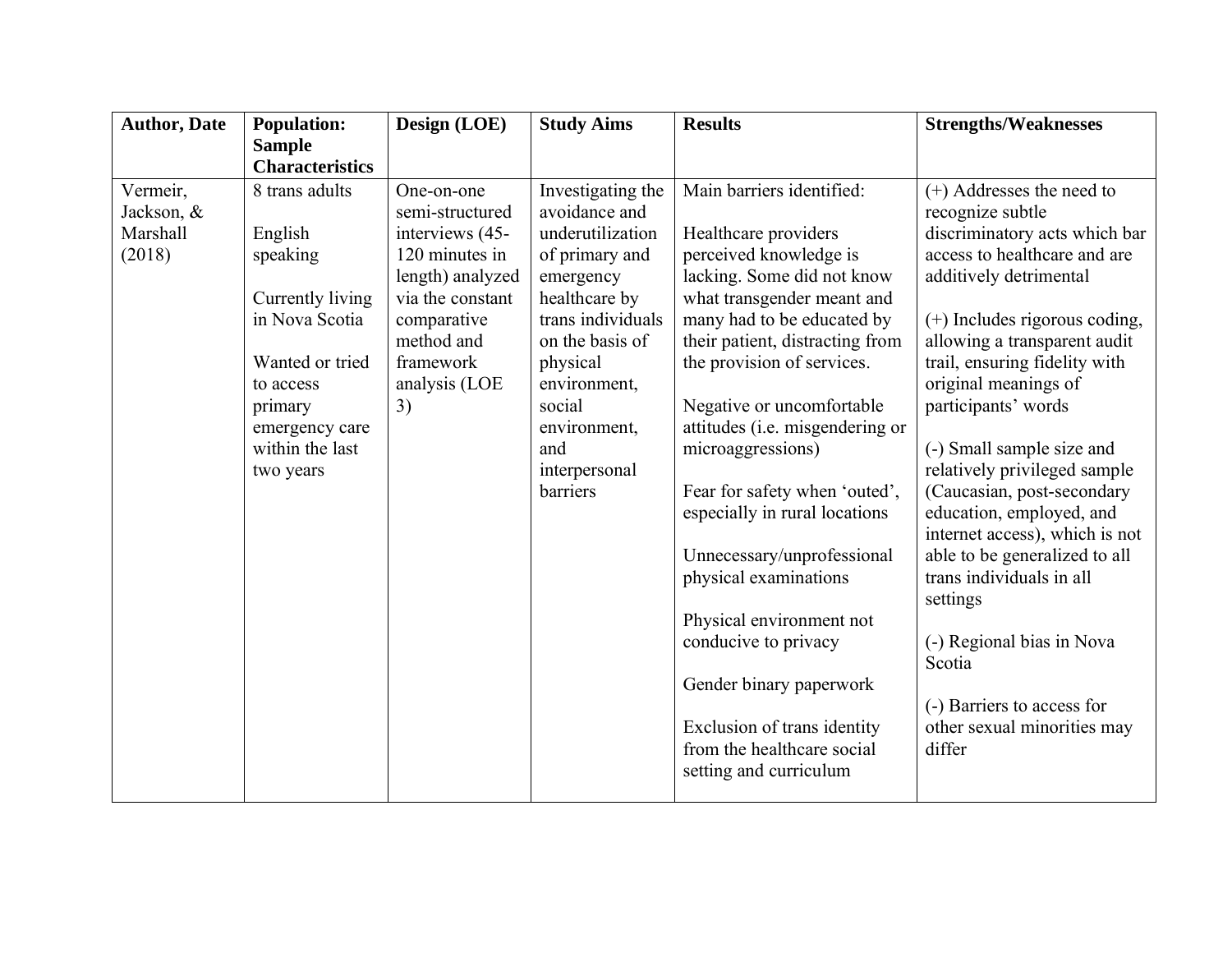| Jalili, Levy, & | <b>16 EMS</b> | Anonymous      | To assess the        | 20 programs met inclusion      | (+) Highly relevant: Guide     |
|-----------------|---------------|----------------|----------------------|--------------------------------|--------------------------------|
| Tang (2015)     | educational   | survey         | educational          | criteria, and 16 completed the | development of open-access     |
|                 | program       | distributed    | practices of         | survey                         | module for inclusion in EMS    |
|                 | directors in  | electronically | <b>EMS</b> educators | 14 $(88\%) > 10$ -year tenure  | educational programs           |
|                 | Maryland      | (excluded from | in the State of      |                                |                                |
|                 | (USA)         | PEP)           | Maryland in          | 15 (94%) included general      | $(+)$ Strong response rate     |
|                 |               |                | relation to          | cultural sensitivity training  | representing the population    |
|                 |               |                | LGBT patient         | $-14(88%)$ via lecture         | being surveyed, providing a    |
|                 |               |                | care                 | - 8 (50%) supplemented with    | feasible first approach at     |
|                 |               |                |                      | simulations                    | questioning this cohort        |
|                 |               |                |                      | $-5$ (31%) online methods      |                                |
|                 |               |                |                      |                                | (-) Small sample size          |
|                 |               |                |                      | 6 (38%) already teaching       |                                |
|                 |               |                |                      | <b>LGBT</b> related issues     | (-) Survey is possibly too     |
|                 |               |                |                      | $-4(25%)$ via lecture          | concise given the complexity   |
|                 |               |                |                      | $-3(19%)$ simulation           | of the matter discussed        |
|                 |               |                |                      | $-1(6%)$ online                |                                |
|                 |               |                |                      |                                | (-) Regional bias in the State |
|                 |               |                |                      | Duration of training ranged    | of Maryland USA, resulting     |
|                 |               |                |                      | from 15 minutes to 8 hours     | in limited generalizability to |
|                 |               |                |                      | $-4(25%)$ dedicating 1-2       | other states or regions        |
|                 |               |                |                      | hours                          |                                |
|                 |               |                |                      |                                | (-) Questions should also be   |
|                 |               |                |                      | $12(75%)$ willing to include   | posed to EMS Chiefs to         |
|                 |               |                |                      | LGBT-specific content          | query continuing medical       |
|                 |               |                |                      |                                | education while on the job     |
|                 |               |                |                      | 16 (100%) specified aspects    |                                |
|                 |               |                |                      | of LGBT-related emergency      |                                |
|                 |               |                |                      | health issues they would wish  |                                |
|                 |               |                |                      | to see included in a           |                                |
|                 |               |                |                      | formulated education module    |                                |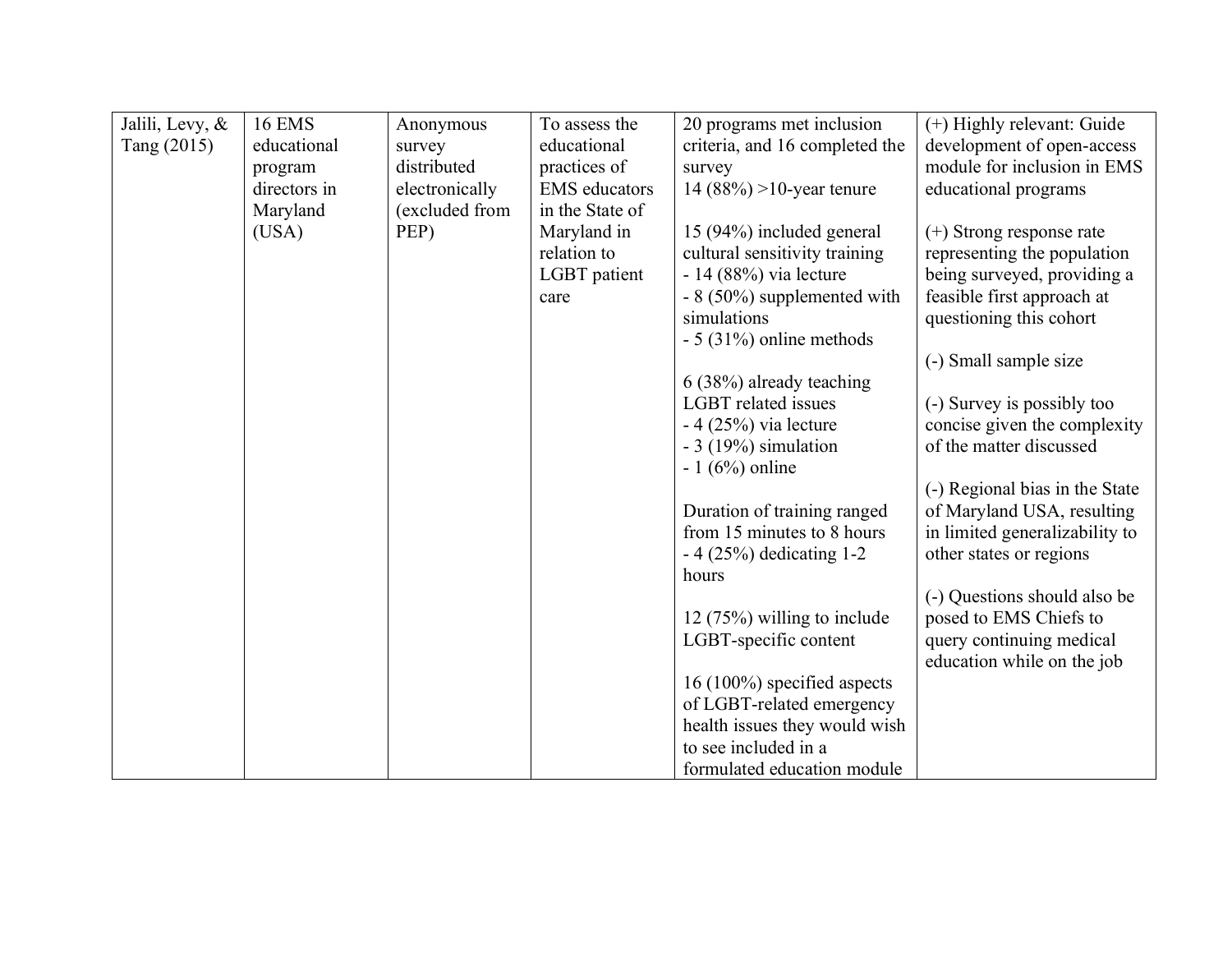| Bristol,    | 95 emergency     | Pre-/post-               | Whether LGBT-     | 85.3% of ED staff had no         | (+) Educational intervention   |
|-------------|------------------|--------------------------|-------------------|----------------------------------|--------------------------------|
| Kostelec, & | department (ED)  | intervention             | specific cultural | prior LGBT-specific              | is able to increase            |
| MacDonald   | staff pre-       | design measured          | competency        | education                        | knowledge, support, and        |
| (2018)      | intervention     | by $\text{AIM}^*$ , with | training affects  |                                  | awareness surrounding          |
|             |                  | no comparison            | the knowledge     | Overall AIM index scores         | LGBT needs in healthcare       |
|             | 40 ED staff      | group                    | and attitudes of  | significantly increased in the   | sphere                         |
|             | post-            | (LOE 3)                  | ED healthcare     | post-intervention group from     |                                |
|             | intervention     |                          | team members      | 64.1\% to 72.5\% (P < 0.001)     | (+) Qualitative methodology    |
|             |                  |                          |                   |                                  | appropriate                    |
|             | Comprised of     |                          |                   | Knowledge and Skills             |                                |
|             | nurses, nurse    |                          |                   | subscale experienced a           | $(+)$ Data analysis rigorous   |
|             | practitioners,   |                          |                   | significant increase of 14.9%    |                                |
|             | physicians, and  |                          |                   | (P < 0.001)                      | (-) Sampling population was    |
|             | unit secretaries |                          |                   |                                  | from an urban, level II        |
|             |                  |                          |                   | Openness and Support             | trauma center in Maryland,     |
|             |                  |                          |                   | subscale increased, but not      | but a larger and more varied   |
|             |                  |                          |                   | significantly                    | sample (across geography)      |
|             |                  |                          |                   |                                  | and disciplines) is needed for |
|             |                  |                          |                   | Oppression and Awareness         | generalizability               |
|             |                  |                          |                   | subscale experienced a           |                                |
|             |                  |                          |                   | significant increase of          | (-) ED staff queried, but      |
|             |                  |                          |                   | $6.5\%$ (P=0.005)                | limited transferability to     |
|             |                  |                          |                   |                                  | paramedic profession           |
|             |                  |                          |                   | Data has Cronbach's alphas       |                                |
|             |                  |                          |                   | of $0.76$ to $0.88$ , indicating | (-) Low return rate of post-   |
|             |                  |                          |                   | reliability of results           | intervention AIM surveys       |
|             |                  |                          |                   |                                  |                                |
|             |                  |                          |                   |                                  | (-) LGBT patient data can't    |
|             |                  |                          |                   |                                  | be included as this isn't      |
|             |                  |                          |                   |                                  | collected during hospital      |
|             |                  |                          |                   |                                  | intake process                 |

\*AIM (Ally Identity Measure): assessing the knowledge and presence of skills to support LGBTQ+ individuals, including openness and support, and awareness of oppression faced.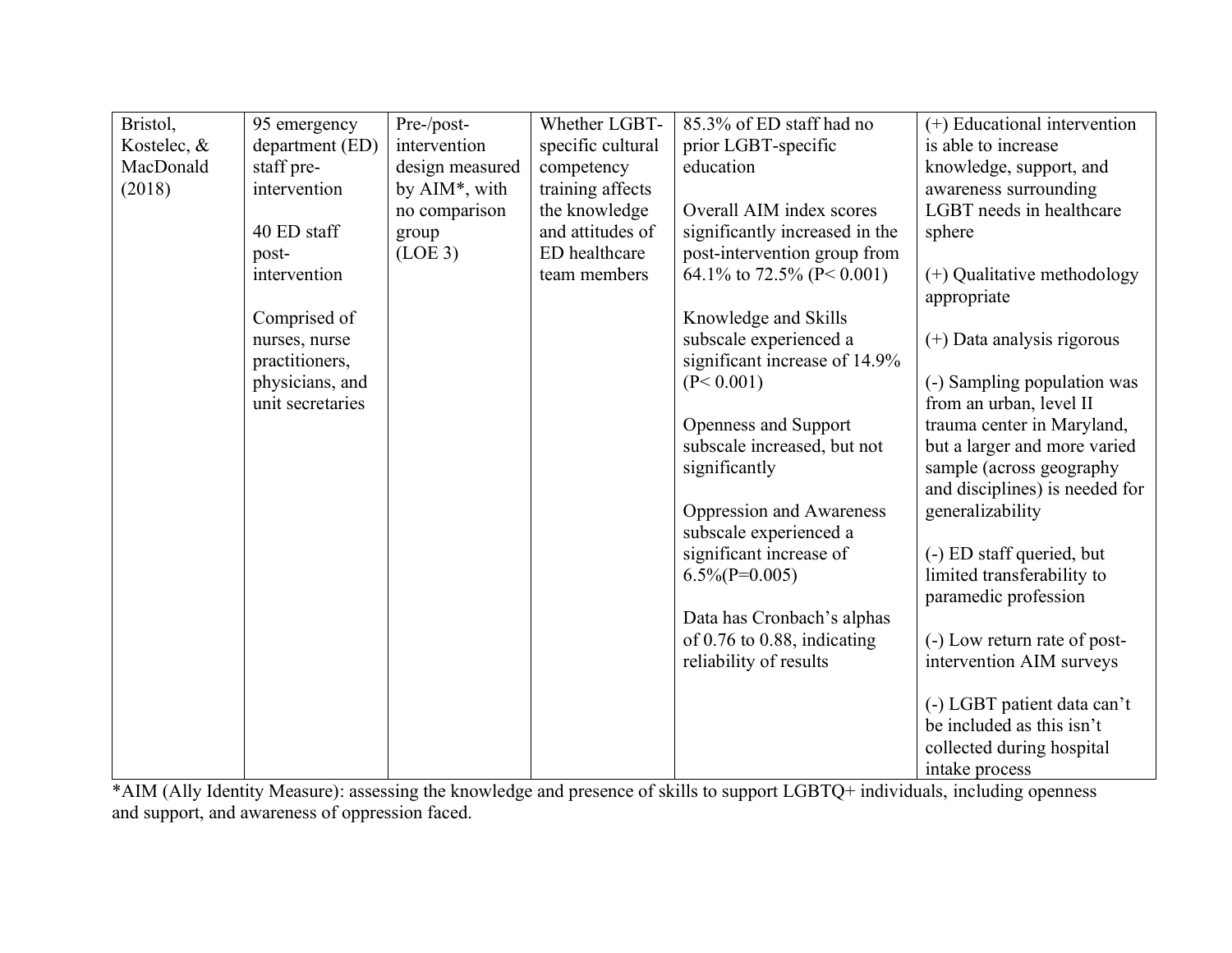**Comments:** Outside of the discrimination faced in their daily lives, in addition to internalized oppression, a large quantity of barriers to healthcare for LGBTQ+ individuals arise due to healthcare providers' attitudes. This is compounded by their lack of education regarding their patients' needs and the other associated challenges patients face in accessing adequate care. As seen in these articles, this has the potential to be remedied through LGBTQ+-specific cultural competency education, whether this be administered during a paramedic's entry into practice curriculum, or as part of continuing medical education while on the job. Such education would provide the knowledge needed to provide unbiased and affirming emergency care to LGBTQ+ patients, while also improving attitudes towards the population in general. Facilitating positive and accepting attitudes in healthcare providers, including those involved in prehospital care, allows for patient experiences that are more supportive and of a higher quality. This is important to current practice as LGBTQ+ patients will feel seen and heard by their carers, strengthening the paramedic-patient relationship and enhancing all further care.

The majority of data available was qualitative research based, allowing an exploratory look at the experiences and outcomes of education for healthcare providers. However, further research is required to formulate an adequate evidence base for future clinical practice. This could include: effectiveness of LGBTQ+-specific cultural competency training for working paramedics, amalgamating paramedic providers and LGBTQ+ narratives for immediate and long-term solutions, and examining intake forms for inclusiveness.

It should be noted that LGBTQ+ individuals are disproportionately affected by certain healthcare risks (substance use, mental illness, homelessness, discrimination and violence, etc.) which needs to be taken into consideration when treating as a paramedic.

**Consider:** These articles are either excluded from the PEP LOE Scale or are LOE 3, which means that clinical decisions should not be based solely off of this research. There is also an overarching lack of research concerning prehospital treatment and paramedic attitudes towards LGBTQ+ individuals more broadly. Many operational changes may need to be made to facilitate this research, including collecting gender identity and sexual orientation information in a sensitive way during documentation. Further research must also recognize additional divisions in the LGBTQ+ community as related to compounding experiences of oppression through the identification with various marginalized identities. These experiences may act as protective or additive factors.

**Clinical Bottom Line:** There were limited studies directly involving paramedic training concerning LGBTQ+ and gender diverse individuals; however, the existing literature from emergency departments and other healthcare providers is a relevant resource for paramedics to educate themselves about LGBTQ+ individuals and the strategies for providing optimal care, equitably. Quality research should be undertaken to support the widespread education and training of healthcare providers, including paramedics, about the importance of LGBTQ+ health and prevalent disparities.